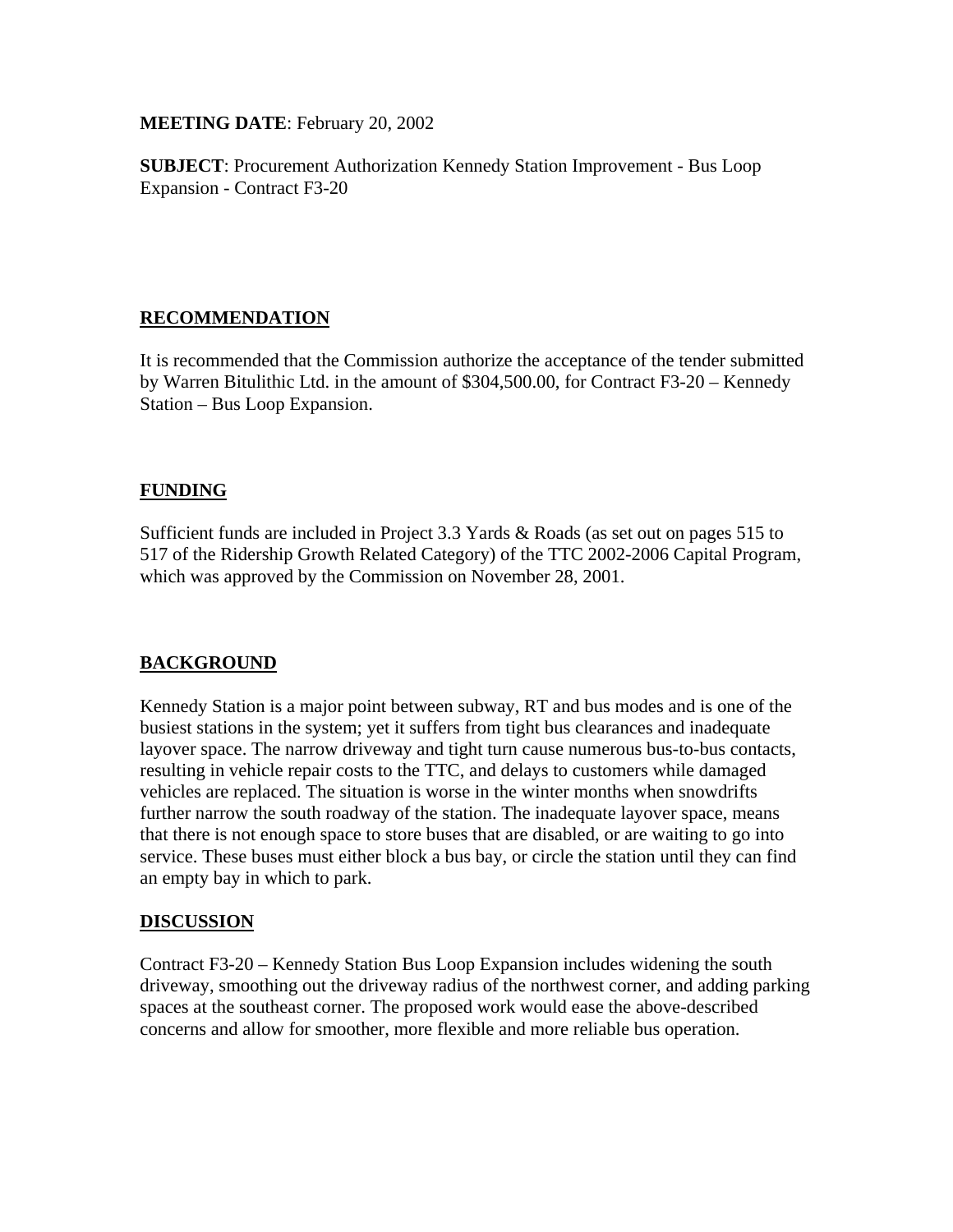Tender documents were prepared for Contract F3-20, Kennedy Station Bus Loop Expansion and a Request for Tenders was posted on Material & Procurement's web site as of October 24, 2001, as well as publicly advertised in the Daily Commercial News. Twenty-one companies requested copies of tender documents out of which twelve submitted tenders as summarized in Appendix 'A'.

The lowest tender was received from Warren Bitulithic Ltd. in the amount of \$304,500.00 and included no exceptions or qualifications to the tender documents. Warren Bitulithic Ltd. has satisfactorily completed work of a similar size and nature for the Commission in the past. They are considered commercially and technically compliant.

Based on a review of the contractor's financial statements, it appears they have the financial capability to perform this contract.

Hollingworth Construction o/b 616183 Ontario Inc. (Hollingworth) submitted the second lowest priced tender and also did not state any exceptions or qualifications. They are considered commercially compliant.

#### **JUSTIFICATION**

The tender submitted by Warren Bitulithic Ltd. is the lowest priced compliant tender.

- - - - - - - - - - - -

January 31, 2002

80-31-32

1033568

Attachment

#### **APPENDIX 'A'**

#### KENNEDY STATION IMPROVEMENT –

#### BUS LOOP EXPANSION

## CONTRACT F3-20